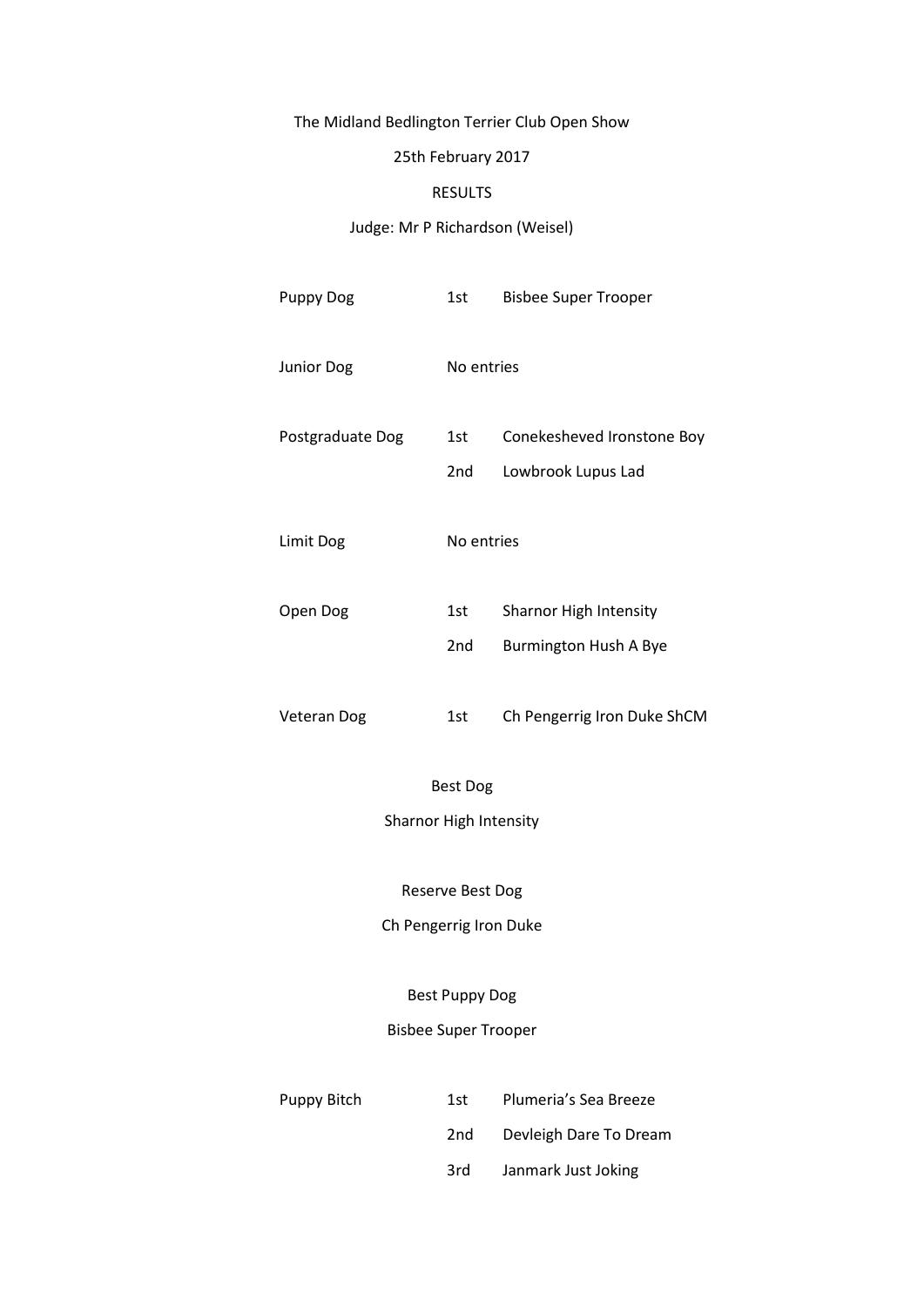|                                | Res        | Poppyblu Elara                        |
|--------------------------------|------------|---------------------------------------|
|                                | <b>VHC</b> | Janmark Jingle Jangle                 |
|                                |            |                                       |
| Junior Bitch                   | 1st        | Miteymidgets Say Mama                 |
|                                | 2nd        | Yarbach Christmas Cracker             |
|                                |            |                                       |
| Postgraduate Bitch             | 1st        | Fralex Culibre Bolyn                  |
|                                | 2nd        | Vakurblue Bacon Buttie                |
|                                |            |                                       |
| Limit Bitch                    | 1st        | Tcheria Tcheerleader At Devleigh      |
|                                |            |                                       |
| Open Bitch                     | 1st        | Ch Conekesheved Kaldo Girl JW ShCM    |
|                                | 2nd        | Miteymidgets Endless Love             |
|                                | 3rd        | Nebercrackers Rosie Blue At Timberose |
|                                |            | ShCM                                  |
|                                |            |                                       |
| Veteran Bitch                  | 1 absent   |                                       |
|                                |            |                                       |
| Breeders Dog Or Bitch 2 absent |            |                                       |
|                                |            |                                       |
| <b>Special Non Breeders</b>    | 1st        | Lowbrook Lupus Lad                    |
|                                |            |                                       |
| Dog Or Bitch                   | 2nd        | Miteymidgets Endless Love             |
|                                | 3rd        | Nebercrackers Rosie Blue At Timberose |
|                                |            | ShCM                                  |

### Best Bitch

Ch Conekesheved Kaldo Girl JW ShCM

Reserve Best Bitch

Plumeria's Sea Breeze